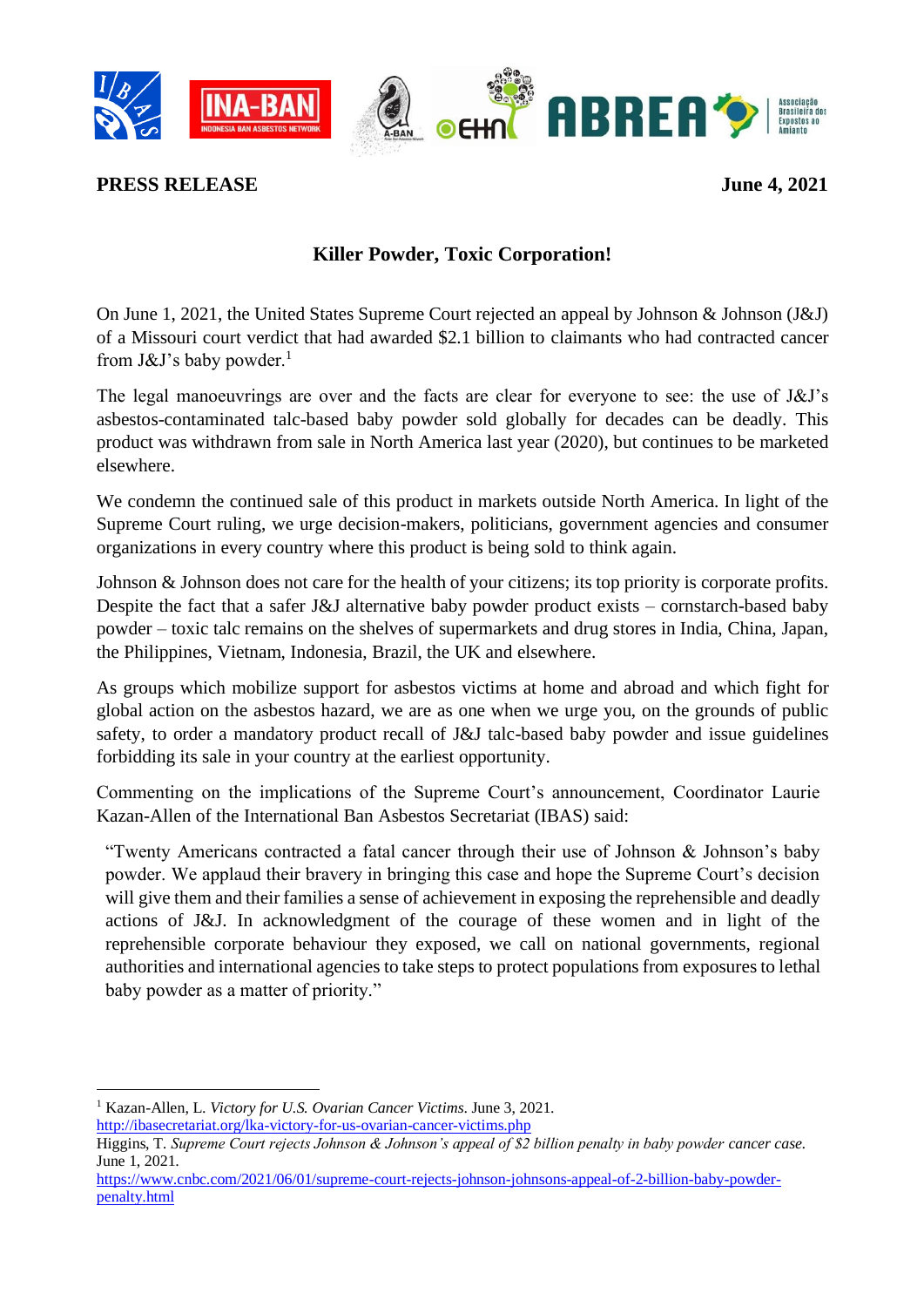Highlighting the hazard posed by asbestos exposures in Asia, Sugio Furuya of the Asian Ban Asbestos Network (ABAN) said:

"Today, ovarian cancer is the 7th most common cancer in women. While the incidence is growing all over the world, there are more women affected by this disease in Asia than on any other continent. It cannot be coincidental that asbestos use remains legal in the countries with the highest number of cases – China, India, USA, the Russian Federation and Indonesia. Johnson & Johnson continues to deny that use of its asbestos-contaminated talc-based baby powder can cause cancer but given the Supreme Court's decision these denials are no longer credible. What will it take to protect women and children from more deadly exposures? Surely, the time has come for the company to cease sale of this damaged and damaging product outside of North America? If not, there may be many more other multibillion dollar verdicts."<sup>2</sup>

Welcoming the Court's decision, grassroots activist Mohit Gupta from the Occupational and Environment Health Network of India (OEHNI) and the India Ban Asbestos Network (IBAN) said:

"We completely deplore J  $\&$  J's continued production and sale of talc-based talcum powder in India and other countries around the world except North America. The company's continued litigation and denial of liability for causing harm to people in pursuit of more profits is criminal. J&J should immediately stop selling this product around the globe, apologise for its mis-conduct and ensure that the people who have been caused harm are adequately compensated. All lives matter"

Echoing her colleague's comments, Pooja Gupta of the Indian Ban Asbestos Network said:

"We at the India Ban Asbestos Network applaud the decisions of the Supreme Court and the Missouri Courts which made it crystal clear that the right to life takes precedence over the right to monetary gain. There is no question in our minds that Indian women have contracted ovarian cancer from exposures to Johnson & Johnson's toxic baby powder. The fact that this product is still being sold in India and elsewhere is an abomination. IBAN is consulting its members and other grassroots organizations about actions which can be taken to hold the company to account for this despicable example of double standards which values the lives of Americans whilst discounting those of non-Americans. It's deplorable and extremely sad to see big corporations like J&J taking lives for granted. It seems that as far as the company is concerned, human health is of less import than a healthy balance sheet."

The U.S. plaintiffs' lead trial lawyer Mark Lanier was adamant about the brazen and destructive behaviour of Johnson and Johnson and its subsidiary saying they had:

"knowingly manufactured and sold dangerous, life-threatening products. Since the verdict, J&J has finally quit selling this asbestos-laced talc product in the US and Canada…Asbestos kills people. Asbestos does so without regard to where the people live, the language they speak, or the color of their skin. Why then, does J&J stop selling its asbestos-laced talcum powders only in the US and Canada? That is both racist, and inhuman."<sup>3</sup>

<sup>2</sup> The World Ovarian Cancer Coalition Atlas. April 2018. [https://worldovariancancercoalition.org/wp-content/uploads/2018/10/THE-WORLD-OVARIAN-CANCER-](https://worldovariancancercoalition.org/wp-content/uploads/2018/10/THE-WORLD-OVARIAN-CANCER-COALITION-ATLAS-2018.pdf)[COALITION-ATLAS-2018.pdf](https://worldovariancancercoalition.org/wp-content/uploads/2018/10/THE-WORLD-OVARIAN-CANCER-COALITION-ATLAS-2018.pdf)

<sup>3</sup> Kazan-Allen, L. *White Powder, Black Lives*. July 10, 2021. <http://ibasecretariat.org/lka-white-powder-black-lives.php>